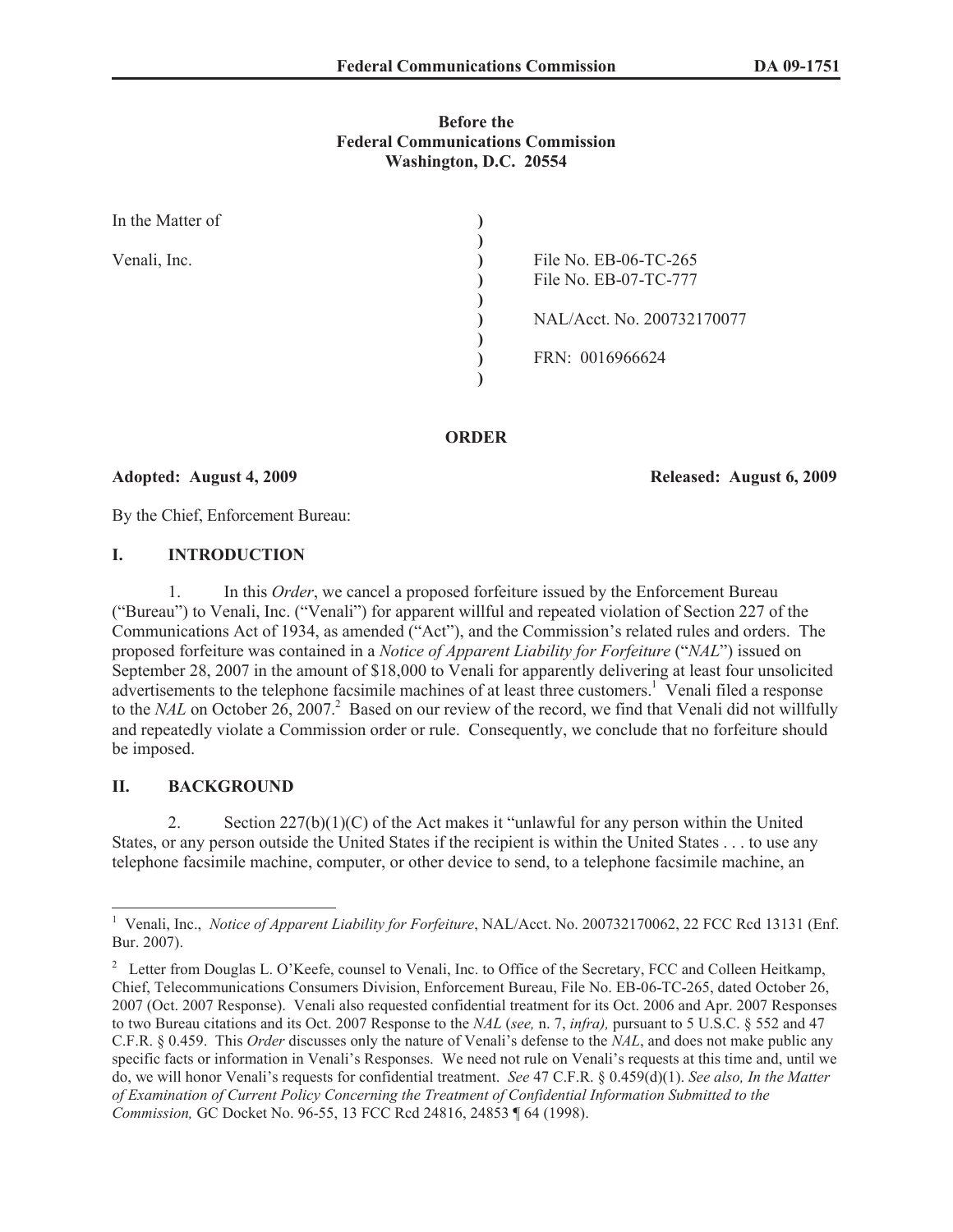unsolicited advertisement." <sup>3</sup> The term "unsolicited advertisement" is defined in the Act and the Commission's rules as "any material advertising the commercial availability or quality of any property, goods, or services which is transmitted to any person without that person's prior express invitation or permission in writing or otherwise."<sup>4</sup>

3. On September 9, 2006 and March 9, 2007, in response to one or more consumer complaints alleging that Venali had apparently faxed unsolicited advertisements, the Bureau issued two citations<sup>5</sup> to Venali, pursuant to section 503(b)(5) of the Act.<sup>6</sup> The Bureau cited Venali for apparently using a telephone facsimile machine, computer, or other device, to send unsolicited advertisements for mortgage financing and refinancing, as well as debt consolidation, to a telephone facsimile machine, in violation of section 227 of the Act and the Commission's related rules and orders. The citations warned Venali that subsequent violations could result in the imposition of monetary forfeitures of up to \$11,000 per violation, and included a copy of the consumer complaints that formed the basis of the citation. The citations informed Venali that within 30 days of the date of the citation, it could either request an interview with Commission staff, or could provide a written statement responding to the citation. Venali did not request an interview but did respond in writing to the citations.<sup>7</sup> In its Responses to the citations, Venali indicated that the faxes at issue were not transmitted by Venali or customers utilizing Venali services. On September 28, 2007, in response to three additional consumer complaints concerning unsolicited facsimile advertisements, the Bureau issued the *NAL* to Venali in the amount of \$18,000. In its Oct. 2007 Response to the NAL, Venali again claimed that the faxes that form the basis for the *NAL* were not delivered by Venali.<sup>8</sup>

4. Upon review of the record, including Venali's Oct. 2006 Response<sup>9</sup>, Apr. 2007 Response<sup>10</sup>, and Oct. 2007 Response<sup>11</sup>, we conclude that Venali has presented a reasonable showing that neither Venali nor customers using Venali services in fact transmitted the faxes involved in the complaints or *NAL*. We therefore conclude that the *NAL* issued to Venali should be cancelled.

# **III. ORDERING CLAUSES**

5. **ACCORDINGLY, IT IS ORDERED** that, pursuant to Section 503(b) of the Communications Act of 1934, as amended ("Act"), and Sections 0.111, 0.311 and 1.80(f) (4) of the Commission's Rules, that the proposed forfeiture in the amount of \$18,000 issued to Venali, Inc. in the September 28, 2007 Notice of Apparent Liability for Forfeiture **IS CANCELLED.**

<sup>7</sup> Response from Mark Toschek, CEO, Venali, Inc. dated October 18, 2006 (Oct. 2006 Response); Response from John Poncy, CEO, Venali, Inc. dated April 6, 2007 (Apr. 2007 Response) .

<sup>8</sup> Oct. 2007 Response.

 $9$  Oct. 2006 Response at 1-2.

<sup>3</sup> 47 U.S.C. § 227(b)(1)(C); *see also* 47 C.F.R. § 64.1200(a)(3).

 $4$  47 U.S.C. §227(a)(4); 47 C.F.R. § 64.1200 (f)(13).

<sup>5</sup> Citation from Kurt A. Schroeder, Deputy Chief, Telecommunications Consumers Division, Enforcement Bureau, File No. EB-06-TC-265, issued to Venali, Inc. on September 9, 2006; Citation from Kurt A. Schroeder, Deputy Chief, Telecommunications Consumers Division, Enforcement Bureau, File No. EB-06-TC-777, issued to Venali, Inc. on March 9, 2007.

<sup>6</sup> *See* 47 U.S.C. § 503(b)(5) (authorizing the Commission to issue citations to non-common carriers for violations of the Act or of the Commission's rules and orders).

 $10$  Apr. 2007 Response at 1-2.

 $11$  Oct. 2007 Response at 1-2 and Exhibits A and B.